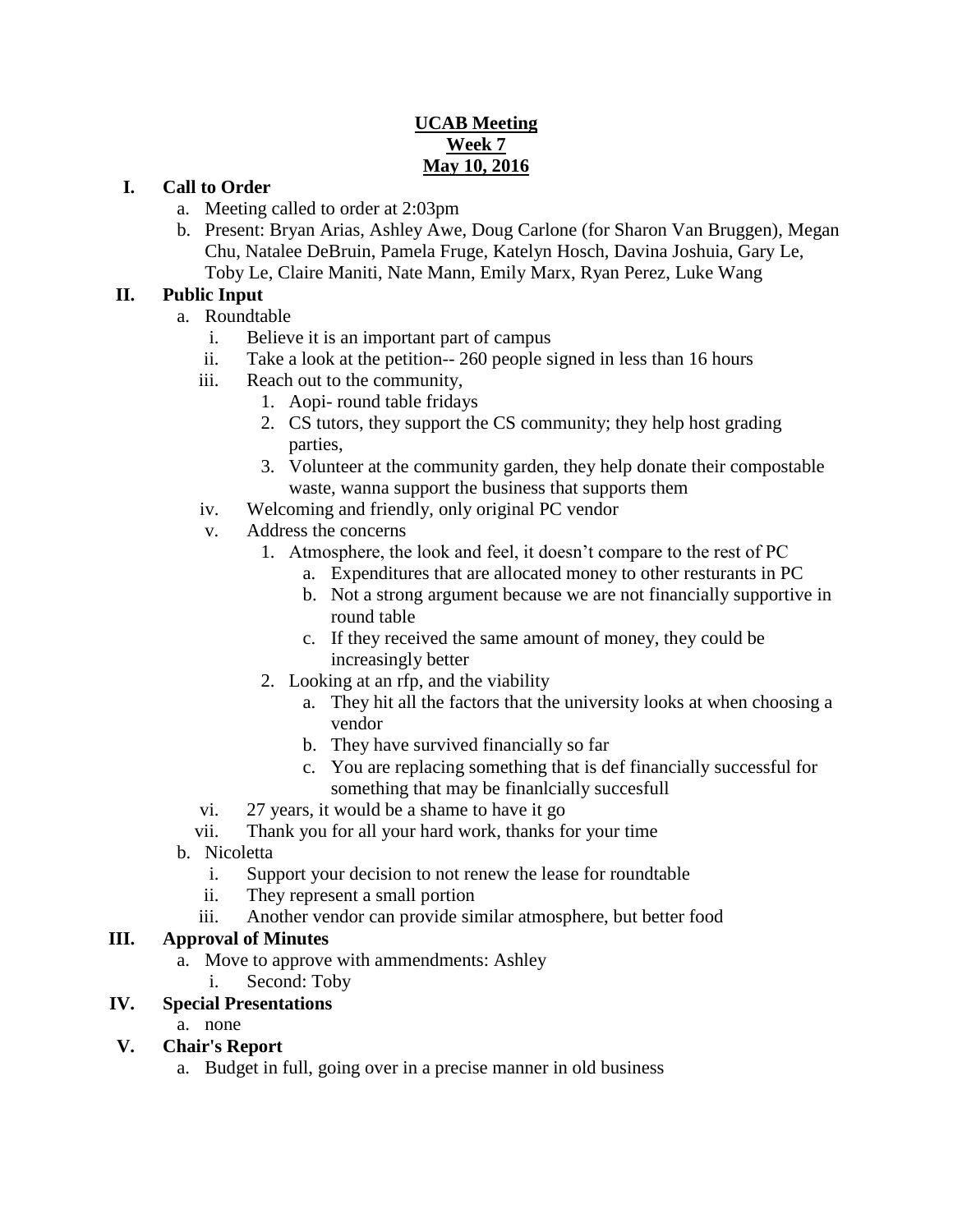- b. Msa meeting this week, current format seems to not be working, luke will be taking my place for that meeting
- c. Charter approved by AS and GSA, sent to Gary Ratcliff for the next step
- d. First meeting for rfp process
- e. Ucab interviews happening tomorrow or Thursday, if you can help see me after meeting
- f. Ucab voting next week
- g. Students come in, they asked for board to reconsider, to debate you can resend the motion, someone who voted yes resend the vote, come up in new business or open forum, up to you

## **VI. Vice Chair's Report**

a. All student orgs emailed about assignments

## **VII. Director's Report (Doug for Sharon)**

a. None

# **VIII. New Business**

- a. CASA Tech fee
	- i. 8th annual cultural show
	- ii. May 20 6-9:30 pm ballroom west
	- iii. 5 criteria, \$1 per student
	- iv. Recommend \$250
	- v. Ryan: move to approve 250
		- 1. Natalee: second

## **IX. Old Business**

- a. Budget Committee Recommendations FY16-17
	- i. Upgrades:
		- 1. Item a was an increase for tech fee subsidy
		- 2. Revamp of pc west furniture
		- 3. Upgrades to commuter lounge
		- 4. Rennovating game room and dinning area for shogun
			- a. Not super welcoming, want to be more friendly
		- 5. Student carrels, individual study desks
	- ii. Deferred maintance
		- 1. Due to cuts made in the budget
		- 2. A lot of items on the list will be coming out of next years budget
	- iii. Reminder that this is a draft budget that budget committee recommends
	- iv. Look at line items first
	- v. Move to approve full budget committee recommendations: Ashley 1. Second: Ryan
	- vi. Ryan: asked about commuter lockers in the orginial studetn center 1. No updates about that
	- vii. Bryan: GSA passed a whole certain amount of money to ucen, taking into account for the budget?

1. No, that's done outside, that is a part of the pub project

- viii. Luke: can we get an explaination on why reserve contribution to zero
	- 1. No reserve contibution is what we couldn't make into the reserves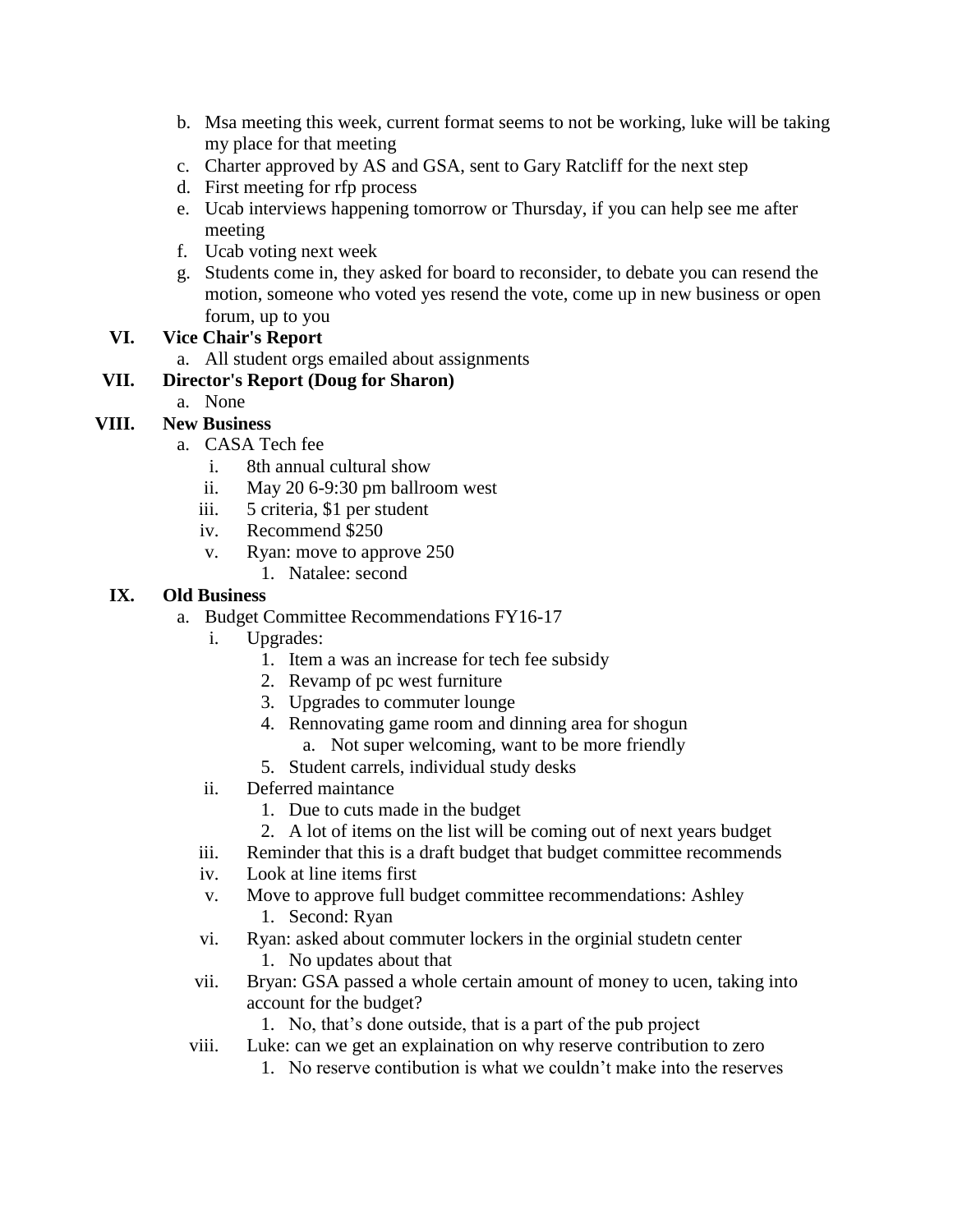- a. Now that we have money to put in the no reserve contribution is zero because we can put the full 2 milion reserves
- ix. Luke: clarification question: why was short term investment pool gone?
	- 1. Don't collect money now, the Vice chancellors office that I wall be going to central campus, on the offset, the vice chancellors office pays for a ucop fee
- x. Luke: ending balance will reflect what we just approved
	- 1. Yes
- xi. Gary: move to apprvoe budget in full
	- 1. Second: Luke
- xii. Object for a roll call vote
	- 1. Bryan Arias: Abstain
		- 2. Ashley Awe: yes
	- 3. Megan Chu: yes
	- 4. Natalee DeBruin: yes
	- 5. Pamela Feuge: yes
	- 6. Davina Joshuia: yes
	- 7. Gary Le: yes
	- 8. Toby Le: yes
	- 9. Claire Maniti: abstain
	- 10. Emily Marx: yes
	- 11. Ryan Perez: yes
	- 12. Luke Wang: yes
		- a. 10-0-2
		- b. The motion passes
- b. Roundtable discussion
	- i. Claire: If you want more discussion we can talk about it, maybe rescind the vote
	- ii. Luke: I want to have a discussion and should consider
	- iii. Luke: move to resend the vote
		- 1. Second: Gary
		- 2. Objection: Ryan
			- a. Some points they brought up we have already discussed
		- 3. Luke: the public did come in to show their points, all the college councils had the chance to brind info back, maybe new information
	- iv. A: resend the motion 1
	- v. B: not rescind 9
	- vi. C: Abstain 2
	- vii. Motion is retained from last week
	- viii. Claire will be writing a statement that we can release to give more clarification

# **X. Member Reports**

- a. Ashley: scerc member brought up requested that all new vendors request the water bottle ban
	- i. Def a criteria to be evaluated

### **XI. Open Forum**